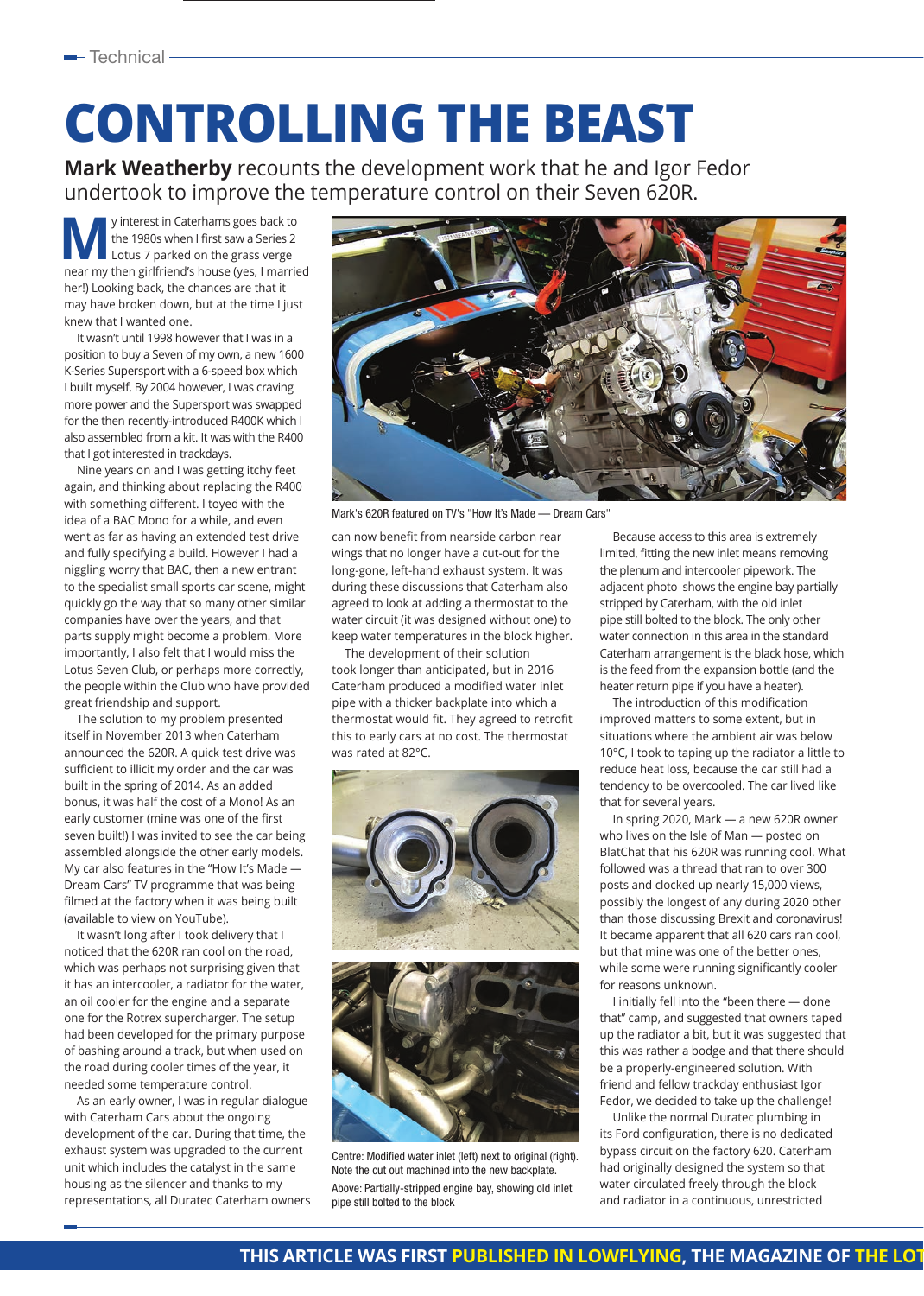

Diagram 1: Original 620R cooling circuit (no heater)

loop (left-side of diagram 1). To the right is another circuit comprising the air vent pipe and expansion bottle feed, which take care of venting the air and filling the system. The fill from the expansion bottle was plumbed onto the block spigot, the connection used for a bypass in a normal Ford set up.

When Caterham introduced the revised thermostat housing, it had the potential to shut off the primary coolant flow through the radiator completely until the thermostat opened. Opening would have to be via heat radiating back from the block, or via the only other circulation route i.e. via the air bleed vent and expansion bottle / fill pipe. Realistically, thermostat operation would be dependant on the limited flow that came via this latter route.

The air bleed pipe is a very small internal diameter, potentially giving sluggish thermostat response times. I think it was for that reason that a cut-out had been machined in the revised Caterham thermostat housing to allow free flow through the block,

even when the thermostat was closed. The downside is that this cut out could flow cold water when it wasn't needed, resulting in lower running temperatures. We decided that a solution was needed to allow this cut out to be closed off completely.

With encouragement from other owners on BlatChat, Igor and I looked at introducing an arrangement similar to that which Ford had used when the engine was designed. The standard Duratec uses a double- ended thermostat — one end closes off the water supply from the radiator, the other closes off the spigot connection on the block which is fed from a bypass connection on the rear. As it moves to and fro, the thermostat balances the feeds from both sources. The standard Ford thermostat housing also has an unrestricted connection in the middle which is the constant feed from the expansion bottle.

The rear block bypass connection is relatively easy to resolve, so attention focussed on getting a third connection at the thermostat housing. An obvious solution was



Modified housing (left) with infilled cut-out, new expansion bottle feed and additional mounting point for thermostat alongside original part

to fit the standard Ford thermostat housing as this is designed to fit the block and has one connection for the radiator feed and another for the expansion bottle, thus freeing up the connection for the bypass pipe. Unfortunately however, given all the intercooling plumbing that sits in the way, there was absolutely no way this would fit in the space currently available . A bespoke component was going to be needed.

Several mock-ups were made using wood and aluminium fittings to see if we could get a connection to the existing housing using proprietary fittings connected to a welded-on block fixed to the flange of the existing housing. However, it soon became clear that the off-the-shelf components were too big to fit in the available space and the angles weren't right. We'd need to have our own part fabricated.



New cylinder head rear water outlet takes the existing temperature sensors for ECU and gauge (top and L) and provides a return outlet to the radiator (R) and a new outlet for the bypass hose (bottom)

Where I live in London, specialists that offer bespoke component manufacture are in pretty short supply, but I did manage to find a promising-looking specialist company south of Manchester on the edge of the Peak District. Igor lives relatively close and paid them a visit, during which it was agreed that they could modify some new Caterham housings sourced through Redline (Thanks Chris!) and make us a couple of new housings. These have the machined cut-out infilled so that the thermostat can fully cut off the flow from the radiator, and a new expansion bottle feed hole at the top of the housing. We took the opportunity to add another threaded hole so that the thermostat could be retained on both sides to prevent any risk of it flexing open against the water pressure. Igor offered his car as a guinea pig, and the fabricator fitted the component he had made and the other parts we had sourced. A trial road trip showed that all was working well, and Igor's car was also run at the Club trackday at Anglesey; although the modification had been designed to keep temperatures up, it was equally important that the engine didn't

## **THIS ARTICLE WAS EXTED IN ARTICLE WAS CONFIDENTED ARTICLES ARTICLES ARTICLES ARTICLES SEVEN CLUB**